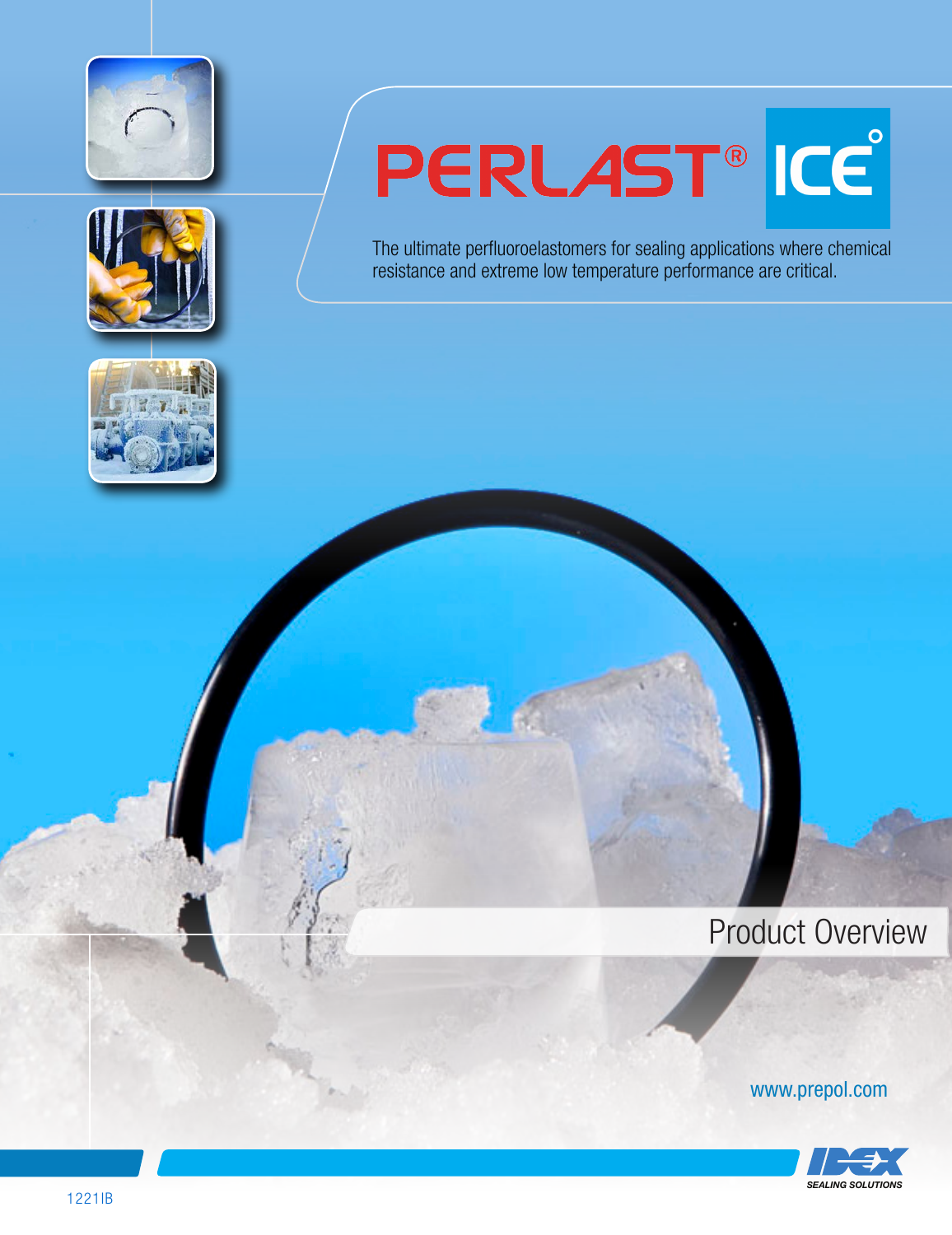# Perlast® ICE from PPE

The ultimate perfluoroelastomers for sealing applications where chemical resistance and extreme low temperature performance are critical.



#### What is Perlast® ICE?

Perlast® ICE is a range of perfluoroelastomers (FFKM) developed to meet the needs of demanding low temperature applications. Perlast® ICE offers superior thermal and chemical resistance associated with an FFKM in temperatures as low as -46°C (-51°F) or lower, depending on specific circumstances and environmental conditions.

Perlast® ICE materials have been carefully formulated to perform under extreme conditions by controlling the molecular architecture of the polymer. Alternative techniques attempt to modify performance by simply using additives and mixing, the exceptional performance of Perlast® ICE is achieved by structural changes to the polymer itself. This produces a material which not only performs at very low temperatures but, due to its low permeability, is also resistant to a wide range of chemical environments and therefore less prone to swelling.

#### Why Perlast® ICE from PPE?

Perlast® ICE delivers a unique combination of excellent chemical resistance, mechanical properties and low temperature performance. This opens up new design possibilities for engineers looking to develop sealing solutions for equipment which needs to operate or be stored at extremely low temperatures. Beyond the material itself, working with PPE also adds value in a number of ways at all stages in the design process and for the on-going procurement.

- Design advice to optimize the seal design for the intended operating conditions •
- Unrivalled rapid manufacturing lead times •
- Global sales and manufacturing support coverage •
- Expert technical support both before and after sale •

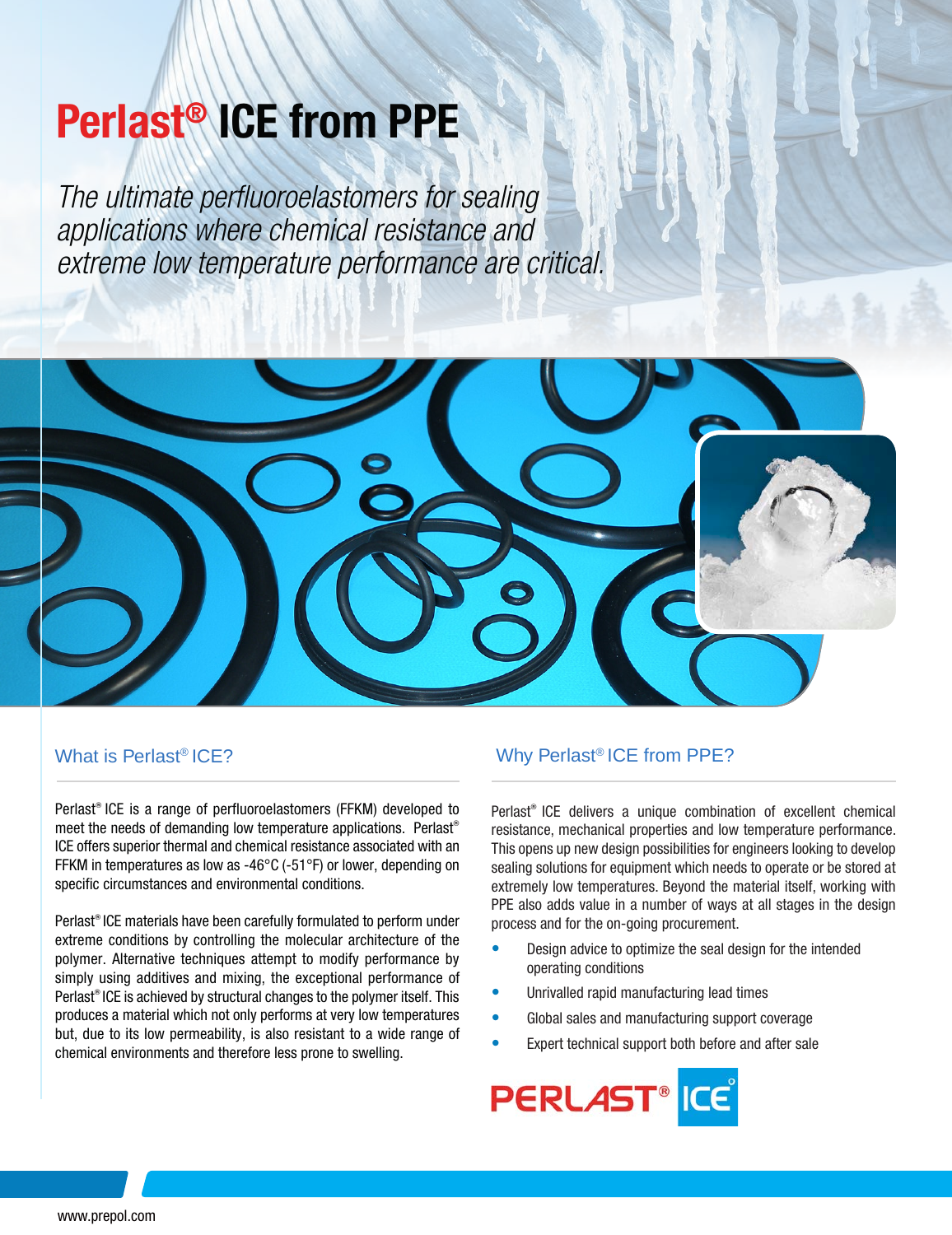#### Why use Perlast® ICE?

- Excellent low temperature sealing capability •
- Tested to NORSOK M710, TOTAL and NACE rapid gas decompression standards •
- Third party certifications to NORSOK M710 and ISO 104323 •
- (API 6A) sour gas standard (high concentration  $H_2S$  data available) •
- Exceptional chemical resistance to methanol, steam, oils, acids and amines •
- High temperature capability to 250°C (482°F) •
- Excellent mechanical properties provide outstanding reliability •
- Low compression set results in extended maintenance intervals •
- Low permeability for improved operational performance •

#### Perlast® ICE products

Perlast® ICE FFKM elastomers can be molded into a wide range of shapes, profiles and sizes to suit any sealing application.

Typically, Perlast® ICE elastomers are available as O-rings, X-rings, T-seals, L-seals, lip seals, spring seals, wiper seals and many more profiles, including custom designed components and metal bonded parts.







#### Typical Applications

Industries and applications where Perlast<sup>®</sup> ICE can provide critical sealing solutions include;

#### Oil and Gas

- Subsea equipment
- Completion tools
- Drilling tools
- Drilling sensors
- Pipe connections
- Pumps, valves and compressors
- Production tools



#### Chemical Processing

- Pumps and valves
- Mechanical seals
- Downstream refinery & Petrochemical equipment
- Cryogenic equipment
- Gas storage and transportation



#### For more information

For more information on extreme low temperature and chemical resistant elastomers, refer to PPE brochures "Explosive Decompression Resistant Elastomers" and "Sour Gas Resistant Elastomers." Brochures, test reports, certificates and material datasheets are available to download from the PPE website: www.prepol.com/ice